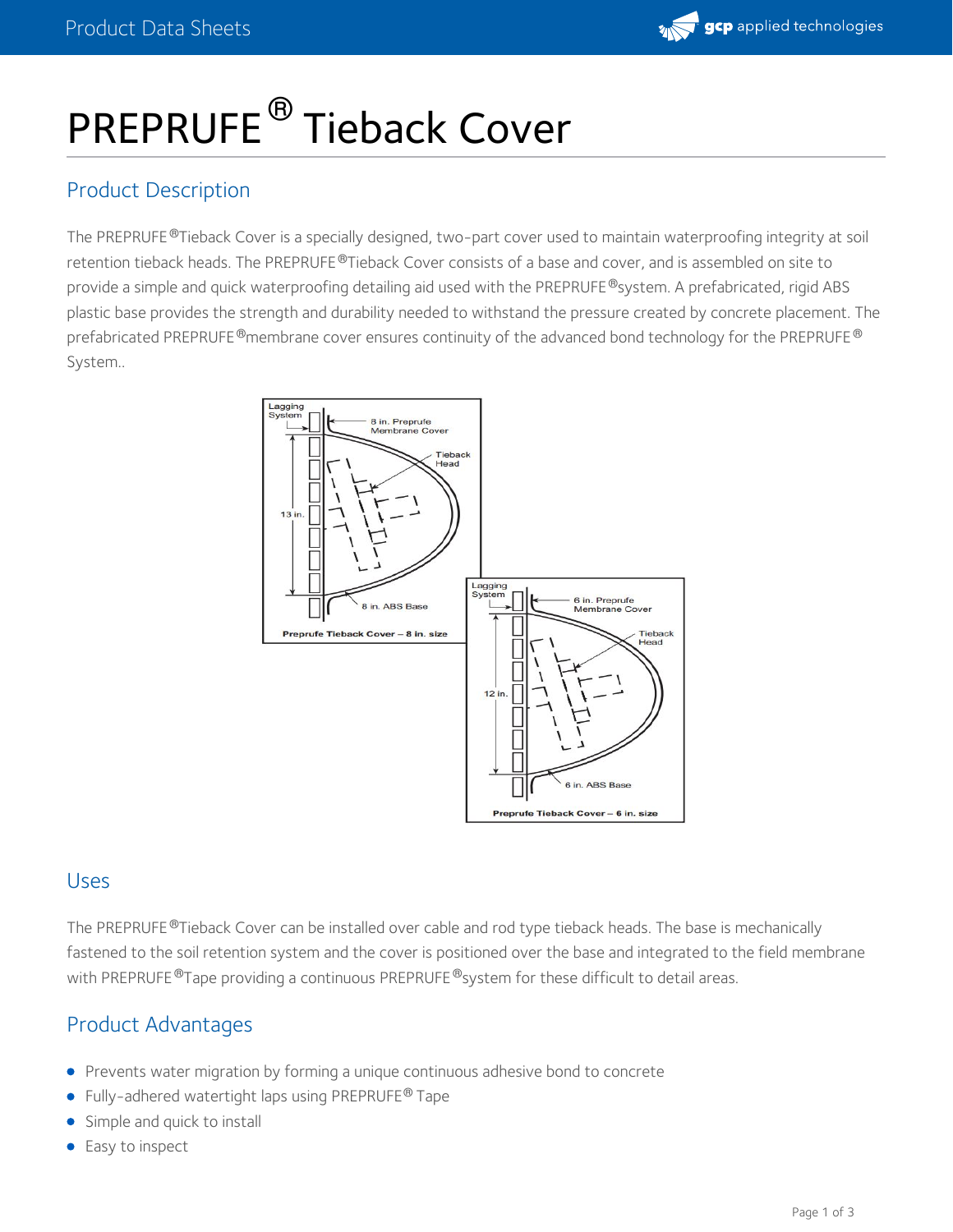

- Unaffected by wet conditions
- Unaffected by freeze/thaw and wet/dry cycling
- Unique shape allows easier concrete consolidation

# PREPRUFE<sup>®</sup> Tieback Cover Dimensions

8 in. Size:

- Tieback anchor assembly maximum projection from face of wall is 8 in.
- To allow a 4 in. concrete cover, the minimum concrete wall thickness is 12 in.
- Tieback head plate maximum size of 8 in. x 8 in. x 2 in. for either cable or rod type anchors

#### 6 in. Size:

- Tieback anchor assembly maximum projection from face of wall is 6 in.
- To allow a 4 in. concrete cover, the minimum concrete wall thickness is 10 in.
- Tieback head plate maximum size of 8 in. x 8 in. x 2 in. for either cable or rod type anchors

Contact your local GCP Representative for sizing information.

# Physical Properties for ABS Base

| <b>PROPERTY</b>                          | <b>TYPICAL VALUE</b>        | <b>TEST METHOD</b> |
|------------------------------------------|-----------------------------|--------------------|
| Compression                              | 7290 lbs/in. <sup>2</sup>   | ASTM D695-02       |
| Flexural strength                        | 7910 lbs/in. <sup>2</sup>   | ASTM D790-03       |
| Flexural modulus                         | 286000 lbs/in. <sup>2</sup> | ASTM D790-03       |
| Impact strength = $72^{\circ}$ F, 50% RH | $4.5$ ft-lbs/in.            | ASTM D256-method A |
| (Notched izod) = $-20^{\circ}$ F, 50% RH | $2.3$ ft-lbs/in.            | ASTM D256-method   |

| <b>PROPERTY</b>              | <b>TYPICAL VALUE</b>      | <b>TEST METHOD</b>   |
|------------------------------|---------------------------|----------------------|
| Tensile, minimum             | 2000 lbs/in. <sup>2</sup> | ASTM D412            |
| Elongation, minimum          | 1,000%                    | ASTM D412            |
| Puncture resistance, maximum | $177$ lbs                 | ASTM E154            |
| Thickness, minimum           | $25$ mil                  | <b>ASTM D3767</b>    |
| Peel adhesion, minimum       | 5 lbs/in.-width           | ASTM D903, modified* |

\* Concrete is cast against the protective coating surface of the membrane cover and allowed to properly cure (7 days minimum). Peel adhesion of membrane cover to concrete is measured at a rate of 2 in. (50 mm) per minute at room temperature.